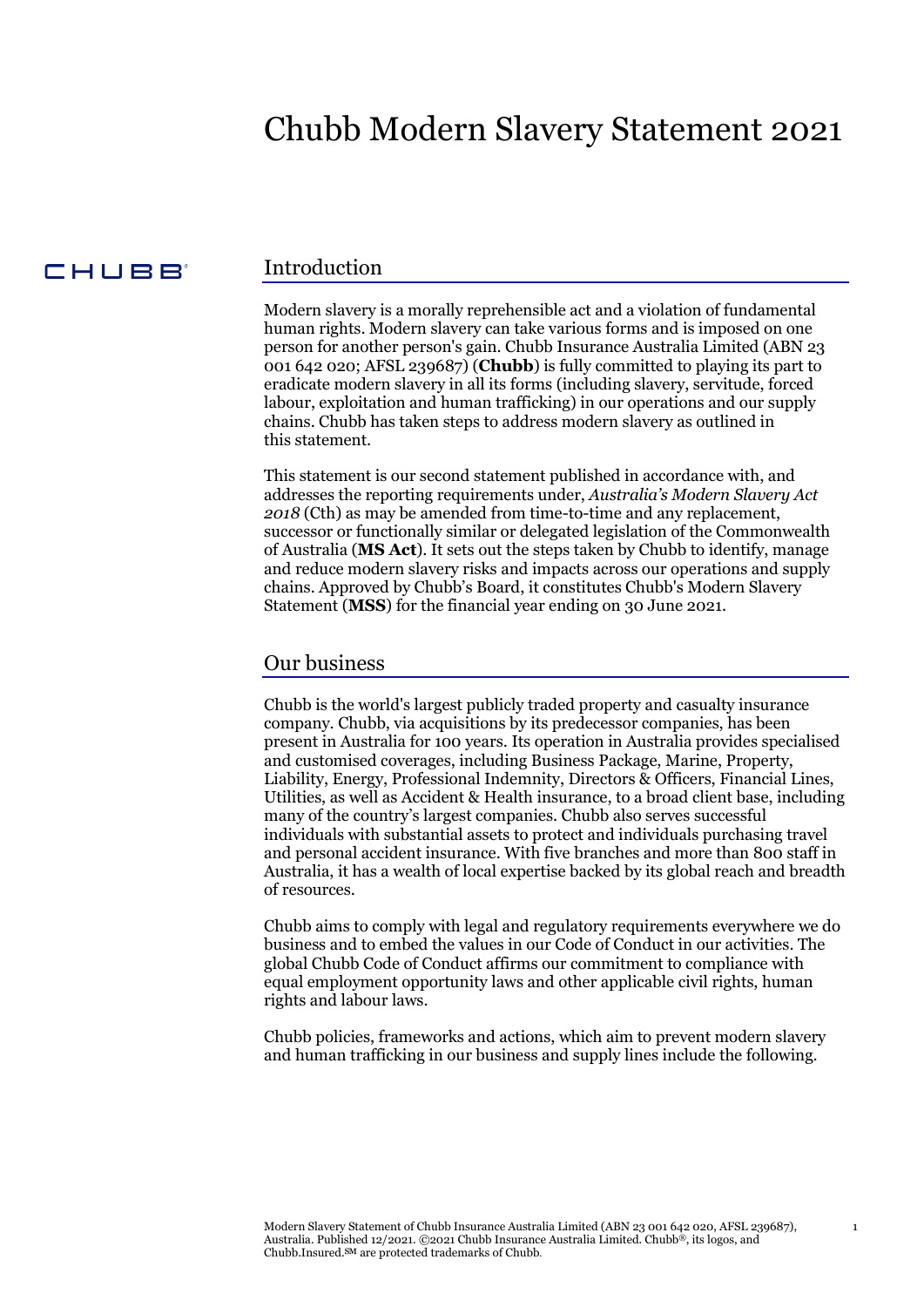## Our supply chain and corporate risk assessment

Chubb's supply chain includes global and local insurance brokers, underwriting agencies, claims administrators, reinsurers, information technology providers, consultancy and professional services firms, and a wide variety of legal, marketing, travel, catering, cleaning, stationery and courier businesses, which are located primarily in Australia.

Based on the insurance sector in which Chubb operates and its supply chain profile, the risk of modern slavery practices has been assessed as relatively limited. However, Chubb acknowledges the potential for indirect exposure to the risk of modern slavery in our business operations and supply chains and has attempted to identify these and address any risk of modern slavery.

Chubb has developed and implemented a policy and process to conduct a risk assessment for each of our third-party providers within our supply chain by adopting a methodology of supplier due diligence and analysis by size of supplier, by sector and by geography. This review and risk assessment includes but is not limited to:

- an assessment of any potential modern slavery risk at the onboarding stage of any third-party arrangement (using the criteria described above in relation to sector and geography);
- for all arrangements that have been deemed to have any potential modern slavery risk attached, an assessment is undertaken to determine the risk level and a rating (High, Medium, or Low risk) is allocated;
- depending on the risk rating of each supplier, additional controls may be required and in some cases a business decision would be required to determine the suitability of continuing to conduct business with the supplier; and
- the outcome of the risk assessment process is captured on the Third-Party Provider Register (managed by the Enterprise Risk Team) and used for ongoing monitoring.

The greatest risk of modern slavery within Chubb's business is in relation to our suppliers. Our employees are employed by Chubb or entities within the broader Chubb corporate group, which minimises the risk of modern slavery within our workforce. Similar to the risk assessments performed on suppliers, Chubb also considers its operational aspects such as its recruitment processes, agency contracts and arrangements with any independent contractors to identify any modern slavery risks.

These supply chain and operational assessments determine our response and the risk controls we implement to address any modern slavery risks we identify.

## Supplier due diligence

Chubb establishes a relationship of trust and integrity with each of our suppliers. Our supplier selection and onboarding procedure includes due diligence of the supplier's reputation including any misconduct risk and respect for the law.

Chubb conducts due diligence on all prospective and new suppliers and for existing suppliers ongoing monitoring is undertaken to ensure the standards we expect from our suppliers has been maintained. This includes assessing risks and requesting to be provided with a copy of their Modern Slavery Statements.

## Awareness and training

Chubb provides mandatory e-learning in the form of a modern slavery course to all staff. The training highlights:

- red flags for potential cases of slavery or human trafficking;
- various forms of modern slavery in which people can be held and exploited; and
- how employees can identify the signs of slavery and human trafficking, including unrealistically low prices.

Employees are required to report to their manager any genuine concerns about modern slavery within our business operations or supply chains.